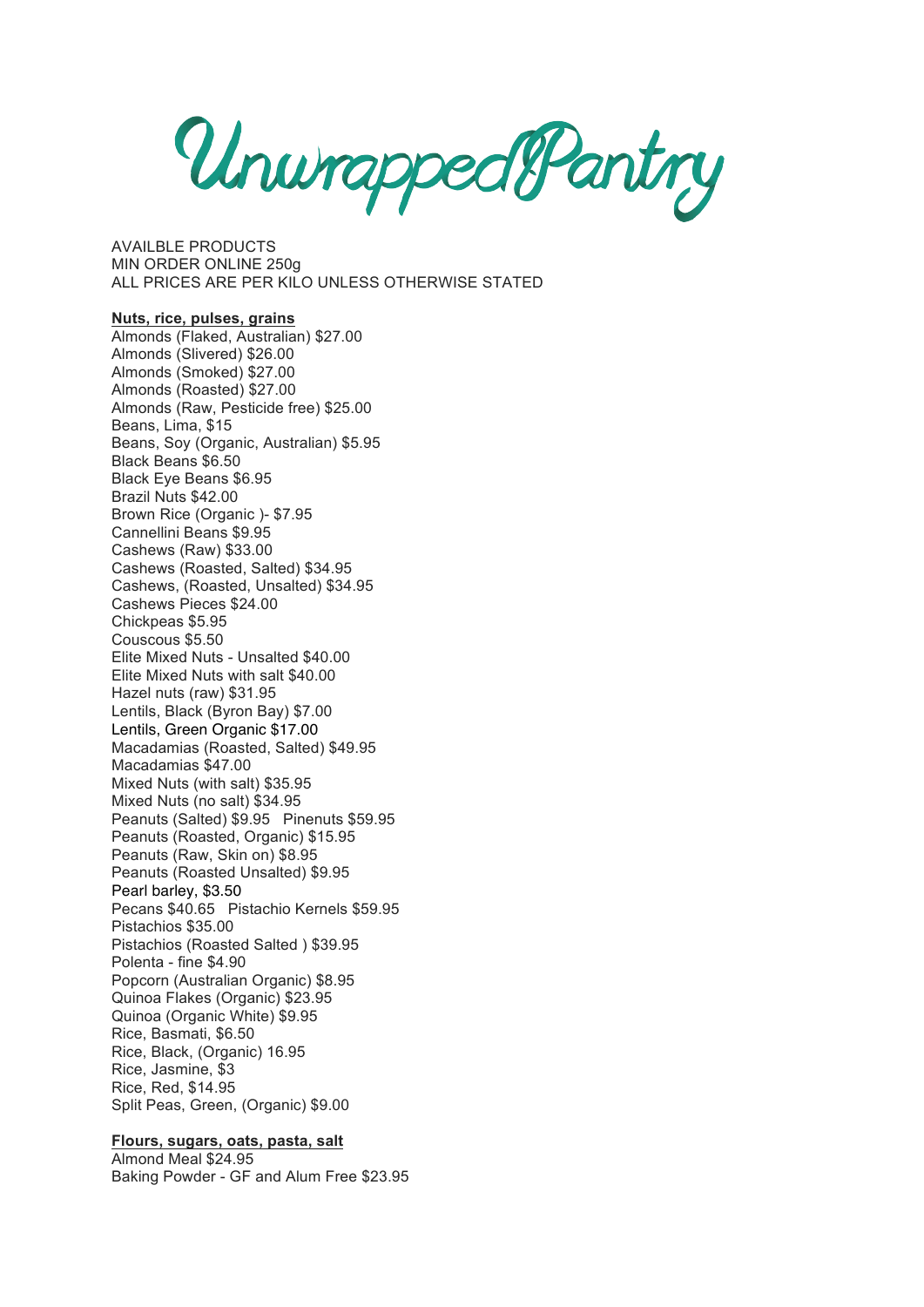Bi Carb \$3.95 Buckwheat Flour (Organic) \$7.50 Coconut Flour Organic \$7.95 Coconut Sugar (Organic) \$16.00 Flour (Plain) \$2.00 Flour (Unbleached, Plain, Organic) \$5.00 Flour (White, Spelt, Organic) \$13.00 Flour (Besan) \$5.50 Flour (Organic, Stone-Ground,Whole Grain) \$7.50 Flour (Self Raising) \$2.00 Flour (Wholemeal, Organic, Rye) \$7.00 Flour (Plain, Gluten Free) \$9.95 Flour (Self Raising, Gluten Free) \$9.95 Himalayan Salt - Fine \$10.95 Himalayan Pink Salt - Coarse \$9.95 Pasta (Organic durum wheat semolina) \$11.95 Pasta (Fusilli with Tomato & Spinach: Organic durum wheat semolina, Water, Organic dehydrated tomato, organic dehydrated spinach) \$11.95 Rolled Oats \$3.95 Rolled Oats (Organic) \$7.25 Salt Flakes \$24.94 Sorghum Flour - White \$5.95 Sugar, Brown \$4.95 Sugar, Castor \$3.50 Sugar, Icing \$4.50 Sugar, Rapadura (Organic) \$16.00 Sugar, Raw \$3.50 Sugar, White \$2.50 Tapioca flour \$4.00

# **Dried fruit, seeds, chocolate, muesli**

Apple & Cranberry Muesli (Organic) \$19.95 Apple Rings \$14.95 Australian Fruit Medley \$24.95 Banana Chips, (Sweetened) \$9.95 Banana Fingers (Organic) \$17.00 Blueberries, dried \$31.50 Cacao Nibs Raw (Organic ) \$34.00 Cacao Powder (Organic) \$29.00 Chocolate Chips (Dark) \$16.95 Chocolate Chips (Milk) \$16.95 Cocoa Powder \$19.95 Dried Apricots (Organic) \$35.00 Dried Apricots (Australian) \$44.95 Dried Apricots (Turkish) \$16.95 Dried Figs Organic \$24.50 Dried Mango (Australian) \$75.00 Dried Peach \$18.95 Dried Pears \$29.95 Goji Berries (Organic) \$49.00 LSA \$13.95 Linseed, Australian (Organic) \$6.25 Medjool Dates \$22.95 Medjool Dates (Organic) \$37.00 Pitted Dates \$5.95 Psyllium Husk \$22.95 Pumpkin Seed Kernels \$14.00 Sesame Seeds (Organic) \$12.95 Sultana (Organic, Australian)\$13.00 Sunflower Seeds \$7.95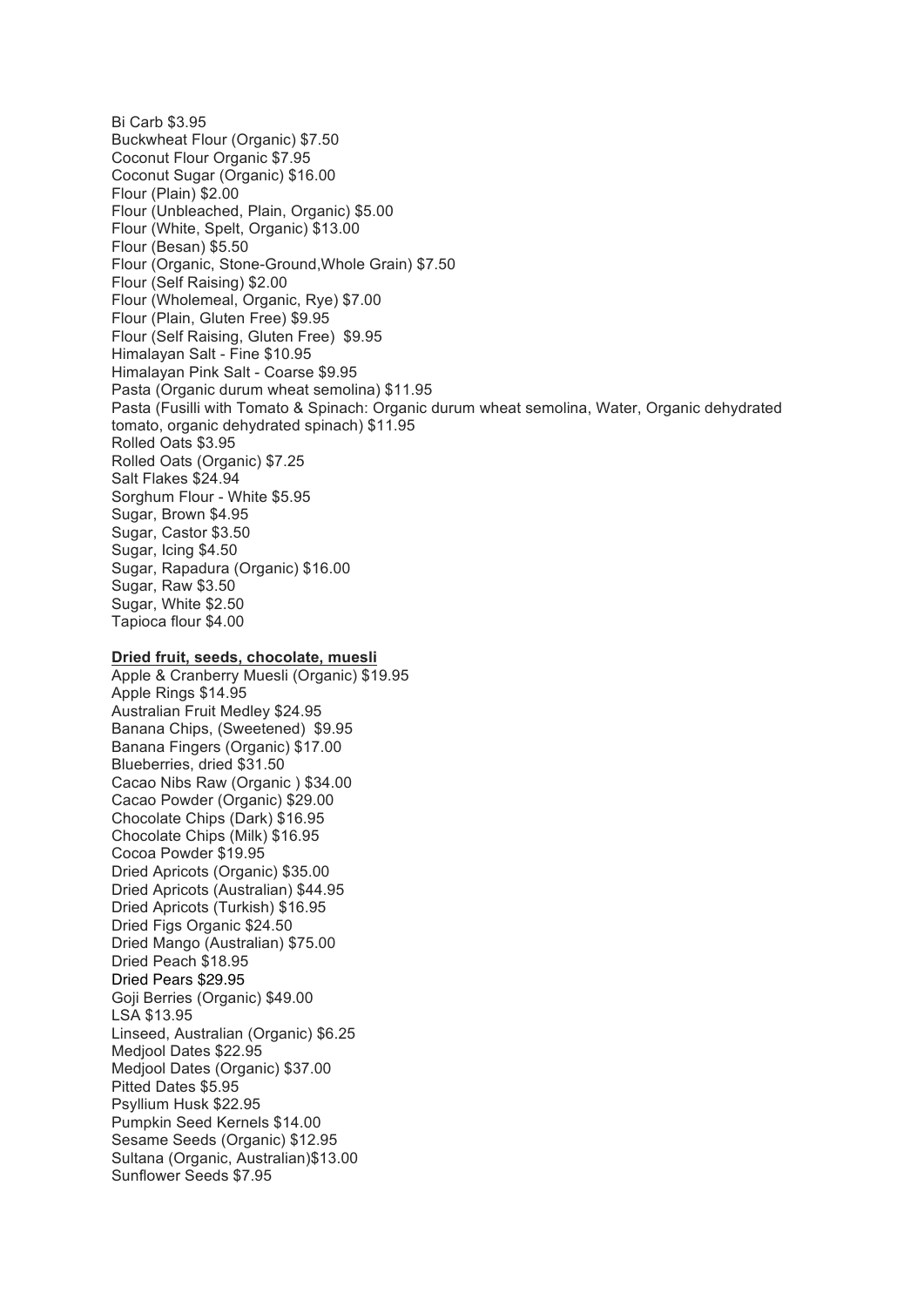# **Vinegars and Oils**

Apple Cider Vinegar Australian (Organic) \$10 Macadamia Oil (Cold Pressed) 250ml \$12.50 Olive Oil Australian (Organic) \$47.95 per kilo (or \$22 per 500g) White vinegar \$1.00

# **Canned and Liquid Goods**

Black Beans canned, Organic 400g (Honest to Goodness) \$1.95 each Chickpeas, Canned, (Organic) 400g (Honest to Goodness) \$2.50 each Diced Tomato, Canned, (Organic) 400g (Honest to Goodness) \$2.25 Honey 'BensBees' 500g \$12.50 Tamari (Organic) \$28.95 Tahini, \$14.50

#### **Herbs and spices**

All Spice \$59.95 Basil \$59.95 Celery seed \$59.95 Chilli flakes \$59.95 Cinnamon Quills \$59.95 Cloves Whole \$59.95 Coriander Seeds \$59.95 Cumin Seeds \$59.95 Fennel Seeds \$59.95 Garlic flakes \$59.95 Garam Masala \$59.95 Ground Cardamon \$59.95 Ground Cinnamon \$59.95 Ground Cloves \$59.95 Ground Coriander \$59.95 Ground Ginger \$59.95 Ground Nutmeg \$59.95 Hemp Protein, Australian (Organic) Hemp Seed, Australian (Organic) Maca Powder (Organic) \$79.80 Mixed Herbs \$59.95 Mixed Spice \$59.95 Nutritional Flakes \$44.95 Onion powder \$59.95 Oregano \$59.95 Puffed Amaranth \$23.80 Sage \$59.95 Smoked Paprika \$59.95 Spinach Powder (Organic) Star Anise \$59.95 Stevia Leaf Powder \$66 Thyme \$59.95 Turmeric \$59.95

#### **Coffee, tea**

Cafe Femenino \$58.00 Cafe Femenino Decaf \$58.00 Colombia anei \$54.00 Nicaragua Matagalpa \$54.00 Tea Tonic Teas (Australian, Organic) Australiana \$108 Black \$58